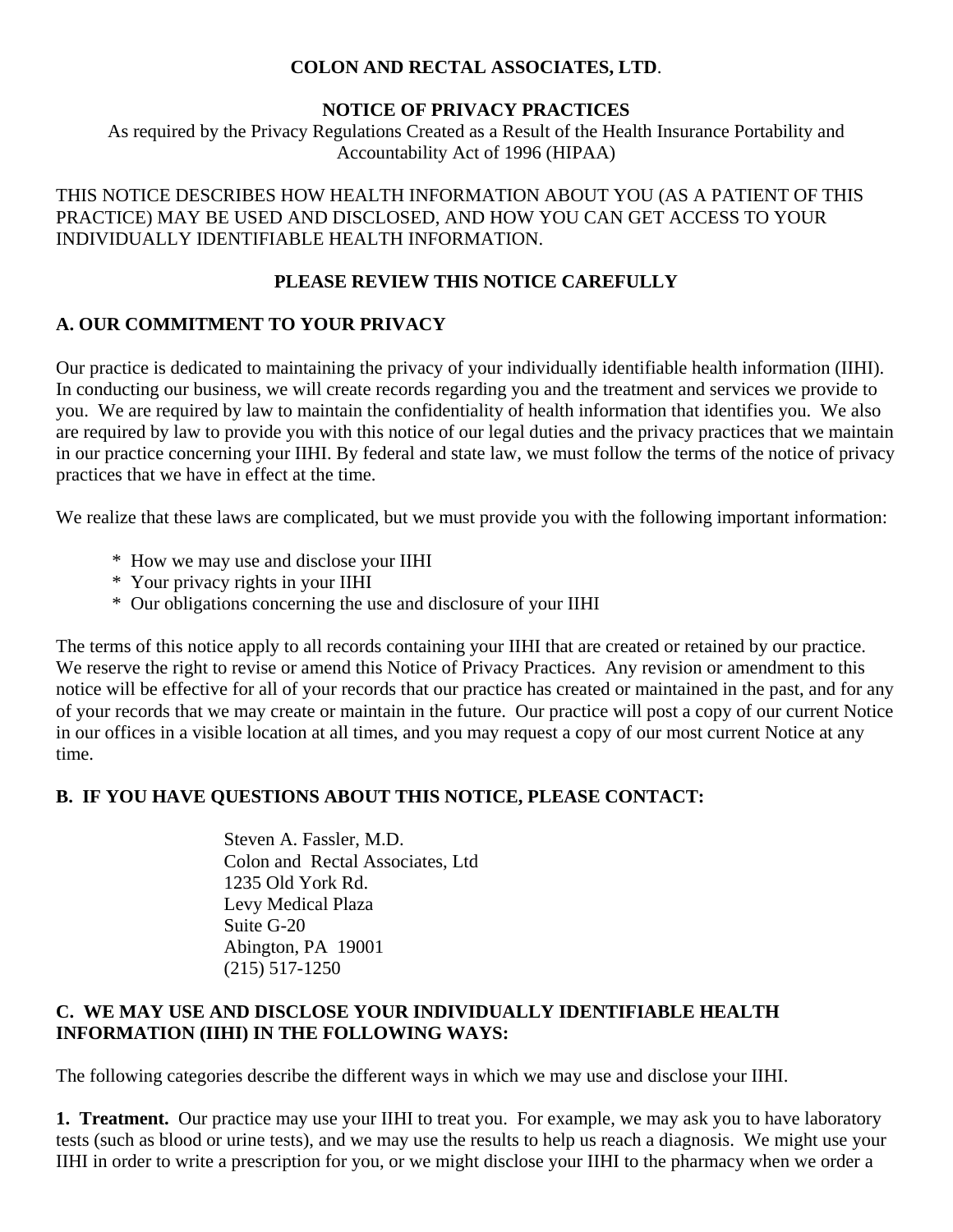prescription for you. Many of the people who work for our practice – including, but not limited to, our doctors and nurses – may use or disclose your IIHI in order to treat you or to assist others in your treatment. Additionally, we may disclose your IIHI to others who may assist in your care, such as your spouse, children or parents. Finally, we may also disclose your IIHI to other health care providers for purposes related to your treatment.

**2. Payment.** Our practice may use and disclose your IIHI in order to bill and collect payment for the services and items you may received from us. For example, we may contact your health insurer to certify that you are eligible for benefits (and for what range of benefits), and we may provide your insurer with details regarding your treatment to determine if your insurer will cover, or pay for, your treatment. We also may use and disclose your IIHI to obtain payment from third parties that may be responsible for such costs, such as family members. Also, we may use your IIHI to bill you directly for services and items. We may disclose your IIHI to other health care providers and entities to assist in their billing and collection efforts.

**3. Health Care Operations:** Our practice may use and disclose your IIHI to operate our business. As examples of the ways in which we may use and disclose your information for our operations, our practice may use your IIHI to evaluate the quality of care you received from us, or to conduct cost-management and business planning activities for our practice. We may disclose your IIHI to other health care providers and entities to assist in their health care operations.

#### **OPTIONAL:**

**4. Appointment Reminders.** Our practice may use and disclose your IIHI to contact you and remind you of an appointment.

#### **OPTIONAL:**

**5. Treatment Options.** Our practice may use and disclose your IIHI to inform you of potential treatment options or alternatives.

#### **OPTIONAL:**

**6. Health-Related Benefits and Services.** Our practice may use and disclose your IIHI to inform you of health-related benefits or services that may be of interest to you.

#### **OPTIONAL:**

**7. Release of Information to Family/Friends.** Our practice may release your IIHI to a friend or family member that is involved in your care, or who assists in taking care of your. For example, a parent or guardian may ask that a babysitter take their child to the pediatrician's office for treatment of a cold. In this example, the babysitter may have access to this child's medical information. This will be done only with your written consent.

**8. Disclosures Required by Law.** Our practice will use and disclose your IIHI when we are required to do so by federal, state or local law.

## **D. USE AND DISCLOSURE OF YOUR IIHI IN CERTAIN SPECIAL CIRCUMSTANCES**

The following categories describe unique scenarios in which we may use or disclose your identifiable health information:

**1. Public Health Risks.** Our practice may disclose your IIHI to public health authorities that are authorized by law to collect information for the purpose of:

- o maintaining vital records, such as births and deaths, reporting child abuse or neglect
- o preventing or controlling disease, injury or disability
- o notifying a person regarding potential exposure to a communicable disease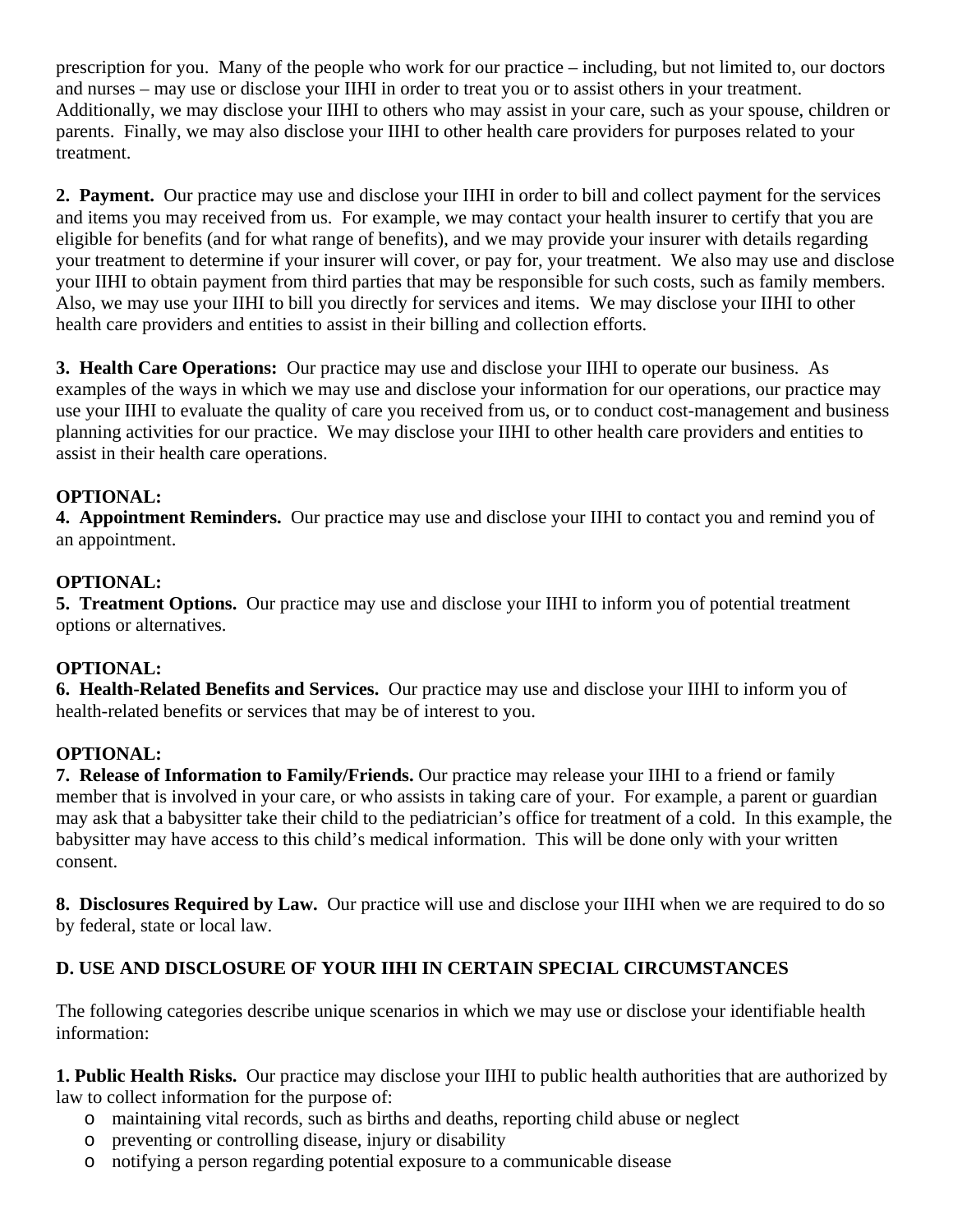- o notifying a person regarding a potential risk for spreading or contracting a disease or condition
- o reporting reactions to drugs or problems with products or devices
- o notifying individuals if a product or device they may be using has been recalled
- o notifying appropriate government agency{ies) and authority{ies) regarding the potential abuse or neglect of an adult patient (including domestic violence); however, we will only disclose this information if the patient agrees or we are required or authorized by law to disclose this information
- o notifying your employer under limited circumstances related primarily to work place injury or illness or medical surveillance.

**2. Health Oversight Activities.** Our practice may disclose your IIHI to a health oversight agency for activities authorized by law. Oversight activities can include, for example, investigations, inspections, audits, surveys, licensure and disciplinary actions; civil, administrative, and criminal procedures or actions; or other activities necessary for the government to monitor government programs, compliance with civil rights laws and the health care system in general.

**3. Lawsuits and Similar Proceedings.** Our practice may use and disclose your IIHI in response to a court or administrative order, if you are involved in a lawsuit or similar proceeding. We also may disclose your IIHI in response to a discovery request, subpoena, or other lawful process by another party involved in the dispute, but only if we have made an effort to inform you of the request or to obtain an order protecting the information the party has requested.

**4. Law Enforcement.** We may release IIHI if asked to do so by a law enforcement officials:

- o regarding a crime victim in certain situations, if we are unable to obtain the person's agreement
- o concerning a death we believe has resulted from criminal conduct
- o regarding criminal conduct at our offices
- o in response to a warrant, summons, court order, subpoena or similar legal process
- o to identify/locate a suspect, material witness, fugitive or missing person
- o in an emergency, to report a crime (including the location or victim(s) of the crime, or the description, identity or location of the perpetrator).

# **OPTIONAL:**

**5. Deceased Patients.** Our practice may release IIHI to a medical examiner or coroner to identify a deceased individual or to identify the cause of death. If necessary, we also may release information in order for funeral directors to perform their jobs.

# **OPTIONAL:**

**6. Organ and Tissue Donation.** Our practice may release your IIHI to organizations that handle organ, eye, or tissue procurement or transplantation; including organ donation banks, as necessary to facilitate organ or tissue donation and transplantation if you are an organ donor.

# **OPTIONAL:**

**7. Research**. Our practice may use and disclose your IIHI for research purposes in certain limited circumstances. We will obtain your written authorization to use your IIHI for research purposes except when an Institutional Review Board or Privacy Board has determined that the waiver of your authorization satisfies the following: (i) the use or disclosure involves no more than a minimal risk to your privacy based on the following: (A) an adequate plan to protect the identifiers from improper use and disclosure; (B) an adequate plan to destroy the identifiers at the earliest opportunity consistent with the research (unless there is a health or research justification for retaining the identifiers or such retention is otherwise require by law); and (C) adequate written assurances that the PHI will not be reused or disclosed to any other person or entity (except as require by law for authorized oversight of the research study, or for other research for which the use or disclosure would otherwise be permitted; (ii)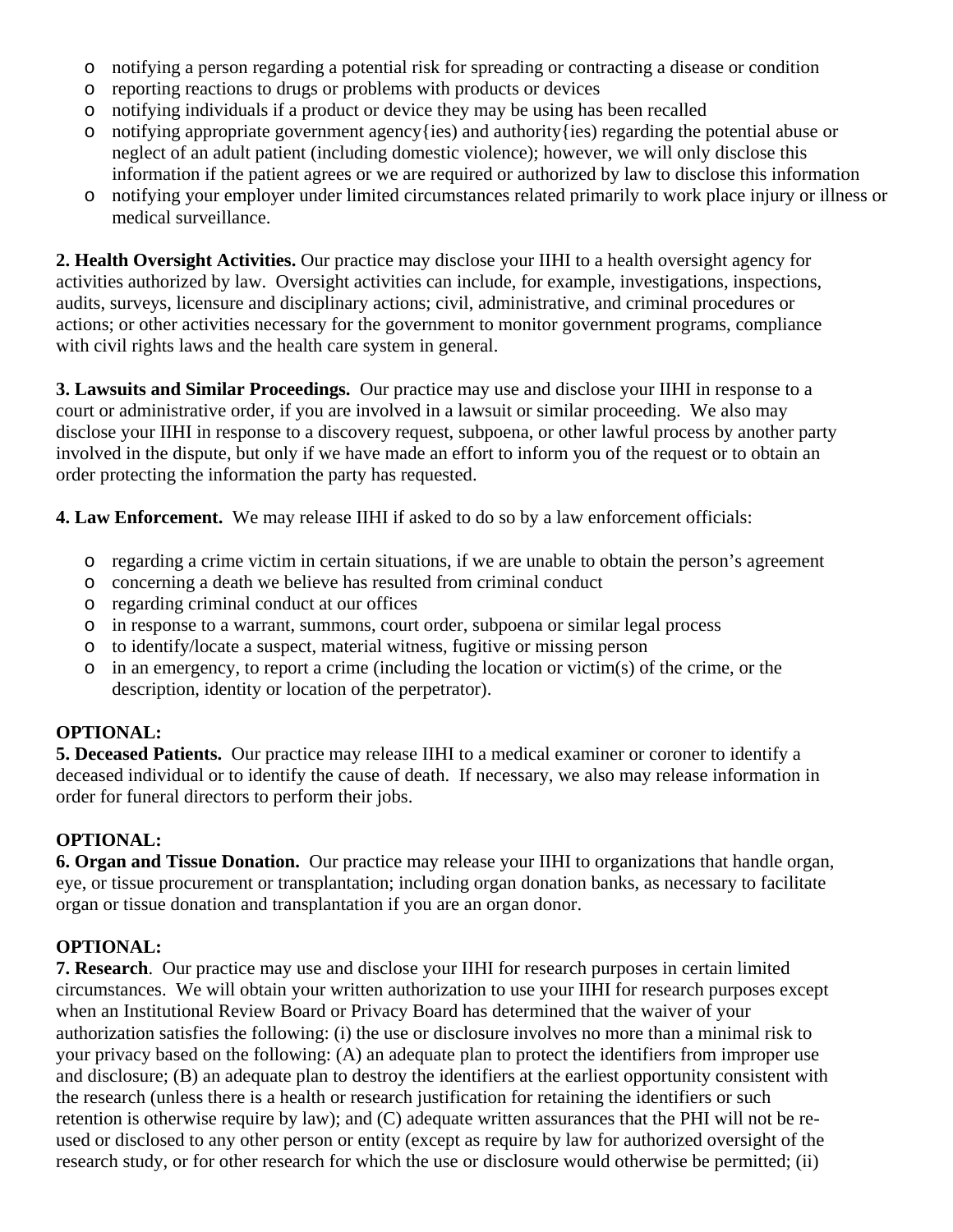the research could not practicably be conducted without the waiver; and (iii) the research could not practicably be conducted without access to and use of the PHI.

**8. Serious Threats to Health or Safety.** Our practice may use and disclose your IIHI when necessary to reduce or prevent a serious threat to your health and safety or the health and safety of another individual or the public. Under these circumstances, we will only make disclosure to a person or organization able to help prevent the threat.

**9. Military.** Our practice may disclose your IIHI if you are a member of U.S. or foreign military forces (including veterans) and if required by the appropriate authorities.

**10. National Security.** Our practice may disclose your IIHI to federal officials for intelligence and national security activities authorized by law. We may also disclose your IIHI to federal officials in order to protect the President, other officials or foreign heads of state, or to conduct investigations.

**11. Inmates**. Our practice may disclose your IIHI to correctional institutions or law enforcement officials if you are an inmate or under the custody of a law enforcement official. Disclosure or these purposes would be necessary: (a) for the institution to; provide health care services to you, (b) for the safety and security of the institution, and/or (c) to protect your health and safety or the health and safety of other individuals.

**12. Workers' Compensation.** Our practice may release your IIHI for workers' compensation and similar programs.

## **E. YOUR RIGHTS REGARDING YOUR IIHI**

You have the following rights regarding the IIHI that we maintain about you:

**1. Confidential Communications.** You have the right to request that our practice communicate with you about your health and related issues in a particular manner or at a certain location. For instance, you may ask that we contact you at home, rather than work. In order to request a type of confidential communication, you must make a written request to Steven A. Fassler, M.D. specifying the requested method of contact, or the location where you wish to be contacted. Our practice will accommodate reasonable requests. You do not need to give a reason for your request.

**2. Requesting Restrictions**. You have the right to request a restriction in our use or disclosure of your IIHI for treatment, payment or health care operations. Additionally, you have the right to request that we restrict our disclosure of your IIHI to only certain individuals involved in your care or the payment for your care, such as family members and friends. We are not required to agree to your request; however, if we do agree, we are bound by our agreement except when otherwise required by law, in emergencies, or when the information is necessary to treat you. In order to request a restriction in our use or disclosure of your IIHI, you must make your request in writing to Steven A. Fassler, M.D. Your request must describe in a clear and concise fashion:

- (a) the information you wish restricted;
- (b) whether you are requesting to limit our practice's use, disclosure or both; and
- (c) to whom you want the limits to apply.

**3. Inspection and Copies.** You have the right to inspect and obtain a copy of the IIHI that may be used to make decisions about you, including patient medical records and billing records, but not including psychotherapy notes. You must submit your request in writing to Steven A. Fassler, M.D. in order to inspect and/or obtain a copy of your IIHI. Our practice may charge a fee for the costs of copying,